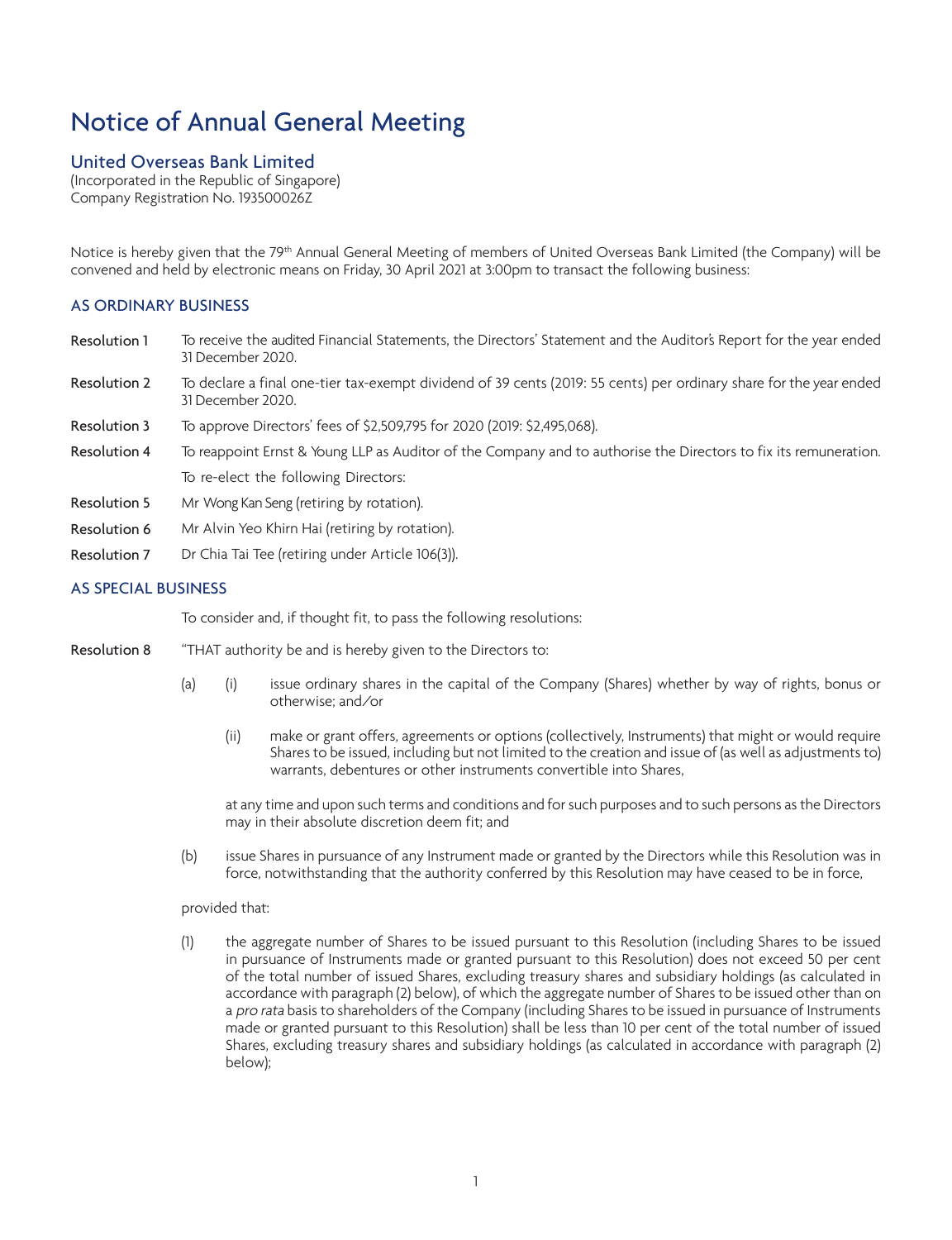- (2) (subject to such manner of calculation and adjustment as may be prescribed by the Singapore Exchange Securities Trading Limited (SGX-ST)) for the purpose of determining the aggregate number of Shares that may be issued under paragraph (1) above, the percentage of issued Shares shall be based on the total number of issued Shares, excluding treasury shares and subsidiary holdings, at the time this Resolution is passed, after adjusting for:
	- (i) new Shares arising from the conversion or exercise of any convertible securities or share options or vesting of share awards which are outstanding or subsisting at the time this Resolution is passed; and
	- (ii) any subsequent bonus issue, consolidation or subdivision of Shares;
- (3) in exercising the authority conferred by this Resolution, the Company shall comply with the provisions of the SGX-ST Listing Manual for the time being in force (unless such compliance has been waived by the SGX-ST) and the Constitution for the time being of the Company; and
- (4) (unless revoked or varied by the Company in general meeting) the authority conferred by this Resolution shall continue in force until the conclusion of the next Annual General Meeting (AGM) of the Company or the date by which the next AGM of the Company is required by law to be held, whichever is earlier."

In this Resolution 8, "subsidiary holdings" shall have the meaning ascribed to it in the SGX-ST Listing Manual.

- Resolution 9 <sup>"</sup> THAT authority be and is hereby given to the Directors to allot and issue from time to time such number of ordinary shares in the capital of the Company as may be required to be allotted and issued pursuant to the UOB Scrip Dividend Scheme."
- Resolution 10 "THAT
	- (a) for the purposes of Sections 76C and 76E of the Companies Act, Chapter 50 of Singapore (Companies Act), the exercise by the Directors of the Company of all the powers of the Company to purchase or otherwise acquire issued ordinary shares in the capital of the Company (Shares) not exceeding in aggregate the Maximum Limit (as hereafter defined), at such price or prices as may be determined by the Directors from time to time up to the Maximum Price (as hereafter defined), whether by way of:
		- (i) market purchase(s) (Market Purchase) on the Singapore Exchange Securities Trading Limited (SGX-ST); and/or
		- (ii) off-market purchase(s) (Off-Market Purchase) (if effected otherwise than on SGX-ST) in accordance with any equal access scheme(s) as may be determined or formulated by the Directors as they consider fit, which scheme(s) shall satisfy all the conditions prescribed by the Companies Act,

and otherwise in accordance with all other laws, regulations and rules of SGX-ST as may for the time being be applicable, be and is hereby authorised and approved generally and unconditionally (Share Purchase Mandate);

- (b) the authority conferred on the Directors pursuant to the Share Purchase Mandate may be exercised by the Directors at any time and from time to time during the period commencing from the date of the passing of this Resolution and expiring on the earliest of:
	- (i) the date on which the next Annual General Meeting (AGM) of the Company is held or required by law to be held;
	- (ii) the date on which the purchases or acquisitions of Shares pursuant to the Share Purchase Mandate are carried out to the full extent mandated; or
	- (iii) the date on which the authority conferred by the Share Purchase Mandate is revoked or varied by the Company in a general meeting;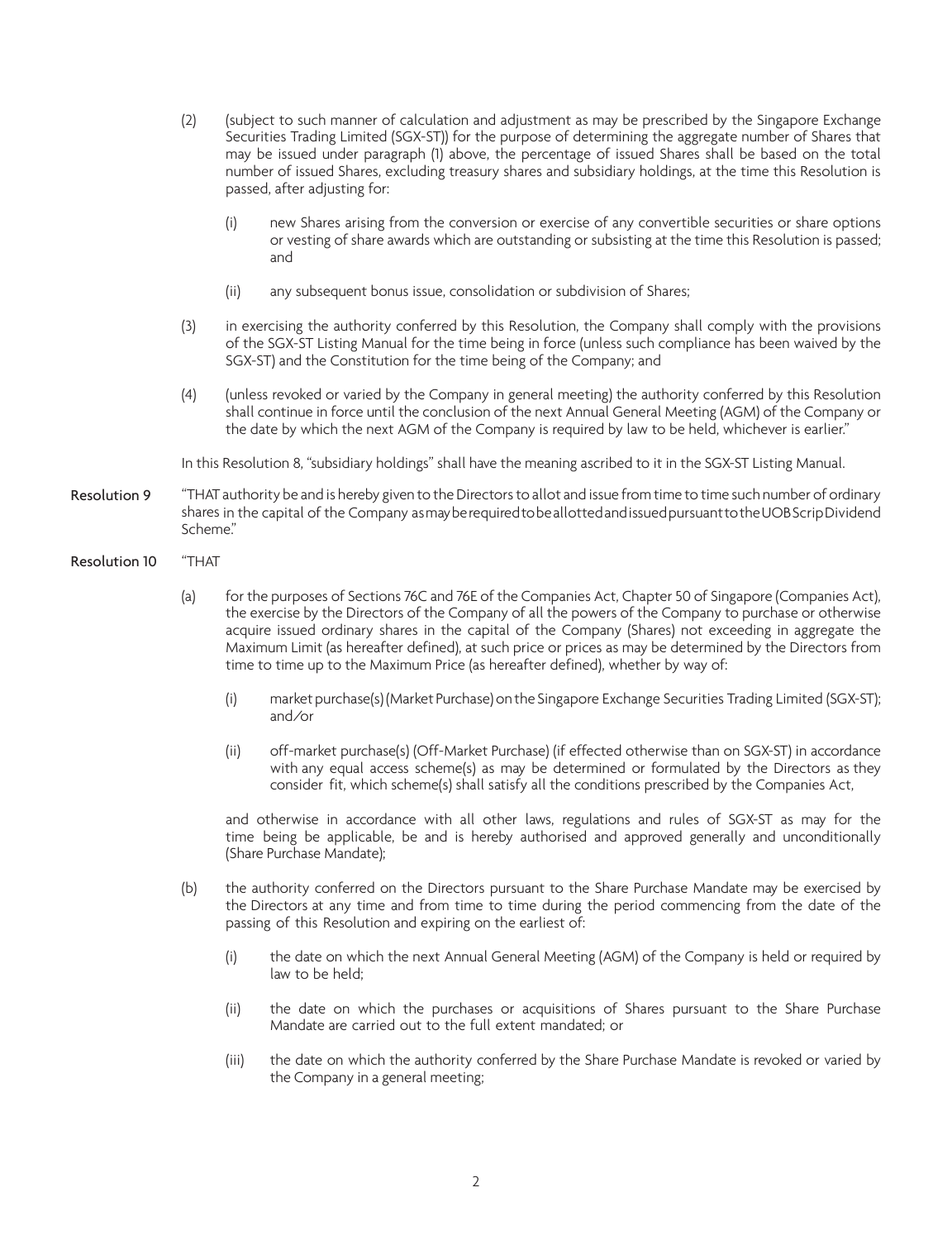#### (c) In this Resolution 10:

"Average Closing Price" means the average of the last dealt prices of the Shares over the five consecutive market days on which the Shares were transacted on the SGX-ST immediately preceding the date of the Market Purchase by the Company or, as the case may be, the date of the making of the offer pursuant to the Off-Market Purchase, and deemed to be adjusted in accordance with the listing rules of the SGX-ST for any corporate action which occurs during the relevant five-day period and the date of the Market Purchase by the Company or, as the case may be, the date of the making of the offer pursuant to the Off-Market Purchase;

"date of the making of the offer" means the date on which the Company announces its intention to make an offer for an Off-Market Purchase, stating the purchase price (which shall not be more than the Maximum Price calculated on the foregoing basis) for each Share and the relevant terms of the equal access scheme for effecting the Off-Market Purchase;

"Maximum Limit" means that number of Shares representing 5 per cent of the total number of issued Shares (excluding any Shares which are held as treasury shares and subsidiary holdings) as at the date of the passing of this Resolution unless the Company has effected a reduction of the share capital of the Company in accordance with the applicable provisions of the Companies Act, at any time during the Relevant Period, in which event the issued Shares shall be taken to be the total number of the issued Shares as altered by such capital reduction (excluding any Shares which are held as treasury shares and subsidiary holdings as at that date);

"Maximum Price" in relation to a Share to be purchased or acquired, means the purchase price (excluding brokerage, commission, applicable goods and services tax and other related expenses) which shall not exceed 105 per cent of the Average Closing Price of the Shares whether the Shares are purchased or acquired in a Market Purchase or an Off-Market Purchase;

"Relevant Period" means the period commencing from the date on which the last AGM of the Company was held and expiring on the date the next AGM of the Company is held or is required by law to be held, whichever is the earlier, after the date of this Resolution; and

"subsidiary holdings" shall have the meaning ascribed to it in the SGX-ST Listing Manual; and

(d) the Directors and/or any of them be and are hereby authorised to complete and do all such acts and things (including executing such documents as may be required) as they and/or he may consider expedient or necessary to give effect to the transactions contemplated and/or authorised by this Resolution."

### NOTES TO RESOLUTIONS

Resolution 2 is to approve the final dividend. The Transfer Books and Register of Members will be closed from 5:00pm on 7 May 2021 up to (and including) 10 May 2021, for the purpose of determining shareholders' entitlements to the final dividend. Registrable transfers received up to 5:00pm on 7 May 2021 (record date) will be entitled to the final dividend.

Resolution 5 is to re-elect Mr Wong Kan Seng who will, if re-elected, continue as Chairman and an independent director, chairman of the Executive Committee and member of the Board Risk Management, Nominating and Remuneration and Human Capital Committees.

Resolution 6 is to re-elect Mr Alvin Yeo Khirn Hai who will, if re-elected, continue as an independent director, chairman of the Board Risk Management Committee and member of the Audit Committee.

Resolution 7 is to re-elect Dr Chia Tai Tee who will, if re-elected, continue as an independent director and a member of the Audit and Board Risk Management Committees.

Detailed information on these Directors can be found in the Additional Information on Directors Seeking Re-election issued together with this Notice.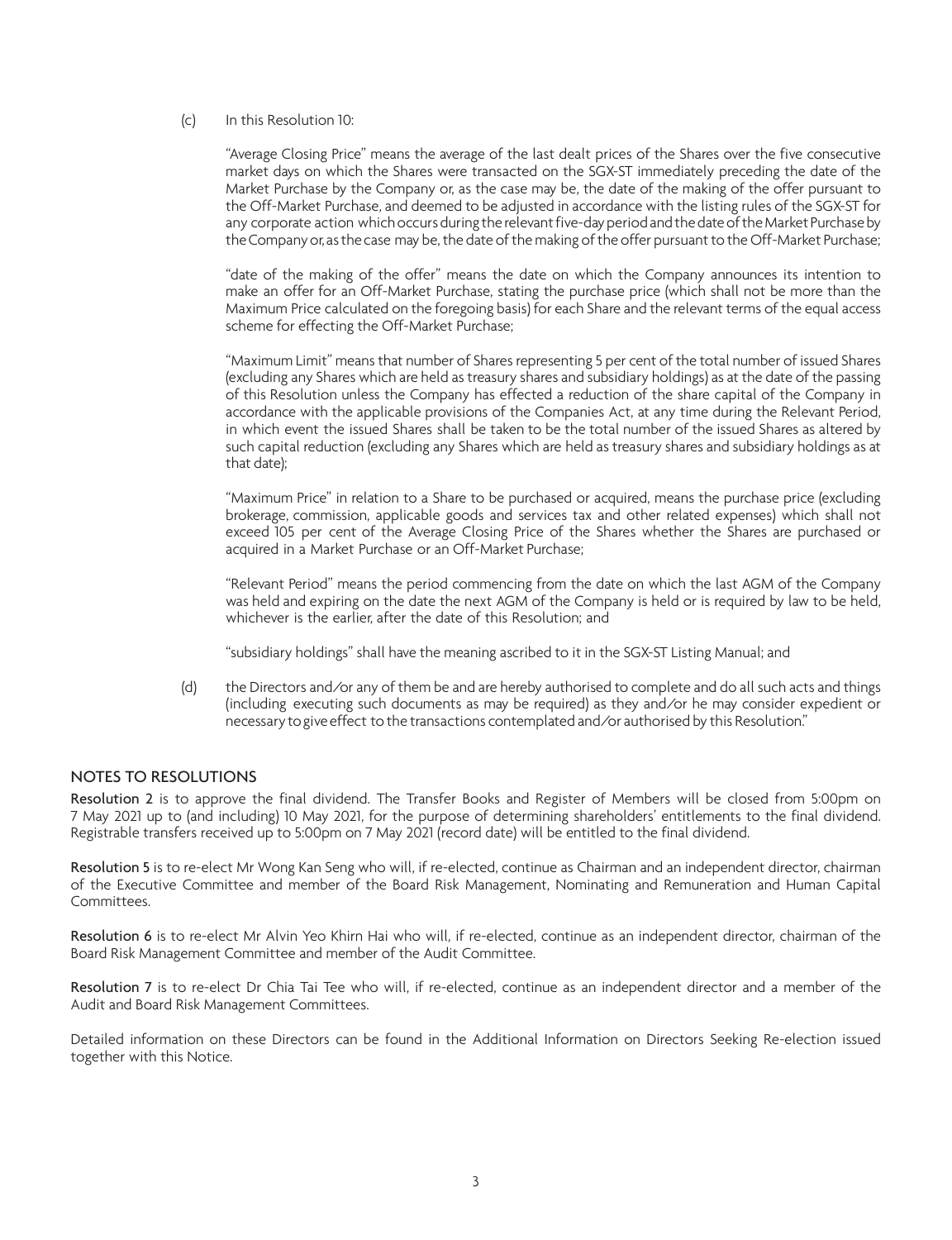Resolution 8 is to empower the Directors to issue Shares and to make or grant instruments (such as warrants, debentures or options) convertible into Shares, and to issue Shares in pursuance of such instruments, up to an amount not exceeding in total 50 per cent of the total number of issued Shares, excluding treasury shares and subsidiary holdings, of which the number of Shares that may be issued other than on a *pro rata* basis to shareholders shall be less than 10 per cent of the total number of Shares that may be issued (General Mandate). For the purpose of determining the aggregate number of Shares that may be issued pursuant to the General Mandate, the percentage of issued Shares shall be based on the total number of issued Shares, excluding treasury shares and subsidiary holdings, at the time that Resolution 8 is passed, after adjusting for (a) new Shares arising from the conversion or exercise of any convertible securities or share options or vesting of share awards which are outstanding or subsisting at the time that Resolution 8 is passed, and (b) any subsequent bonus issue, consolidation or subdivision of Shares.

Resolution 9 is to authorise the Directors to issue Shares pursuant to the UOB Scrip Dividend Scheme (Scheme) should the Company decide to apply the Scheme to any dividend declared by the Company from the date of this AGM until the date of the next AGM of the Company.

Resolution 10 is to renew the Share Purchase Mandate, which was first approved by shareholders on 29 April 2004 and last renewed at the AGM of the Company on 5 June 2020.

The Company intends to use its internal sources of funds to finance its purchase or acquisition of Shares. The amount of financing required for the Company to purchase or acquire its Shares and the impact on the Company's financial position, cannot be ascertained as at the date of this Notice of AGM as these will depend on, inter alia, the aggregate number of Shares purchased or acquired and the consideration paid at the relevant time.

As at 2 March 2021 (Latest Practicable Date), the Company had 11,101,078 treasury shares and no subsidiary holdings.

Please refer to the attached Letter to Shareholders dated 31 March 2021 for more details on Resolution 10.

BY ORDER OF THE BOARD

Joyce Sia/Theresa Sim Company Secretaries

Singapore 31 March 2021

#### Notes on Alternative Arrangements for the AGM

- 1. The AGM is being convened, and will be held, by electronic means pursuant to the COVID-19 (Temporary Measures) (Alternative Arrangements for Meetings for Companies, Variable Capital Companies, Business Trusts, Unit Trusts and Debenture Holders) Order 2020 (Order). Printed copies of this Notice will not be sent to members. Instead, this Notice will be sent to members by electronic means via publication on the Company's website at www.uobgroup.com/investor-relations/agm-and-egm and on the SGX website at www.sgx.com/securities/company-announcements.
- 2. Due to the current COVID-19 situation and the related safe distancing measures in Singapore, members will not be able to attend the AGM in person but may wish to attend the AGM by:
	- (a) observing and/or listening to the AGM proceedings via "live" audio-visual webcast or "live" audio-only stream;
	- (b) submitting substantial and relevant questions in advance of the AGM;
	- (c) submitting substantial and relevant questions by text during the AGM; and
	- (d) appointing the Chairman of the Meeting as proxy to vote on their behalf at the AGM.